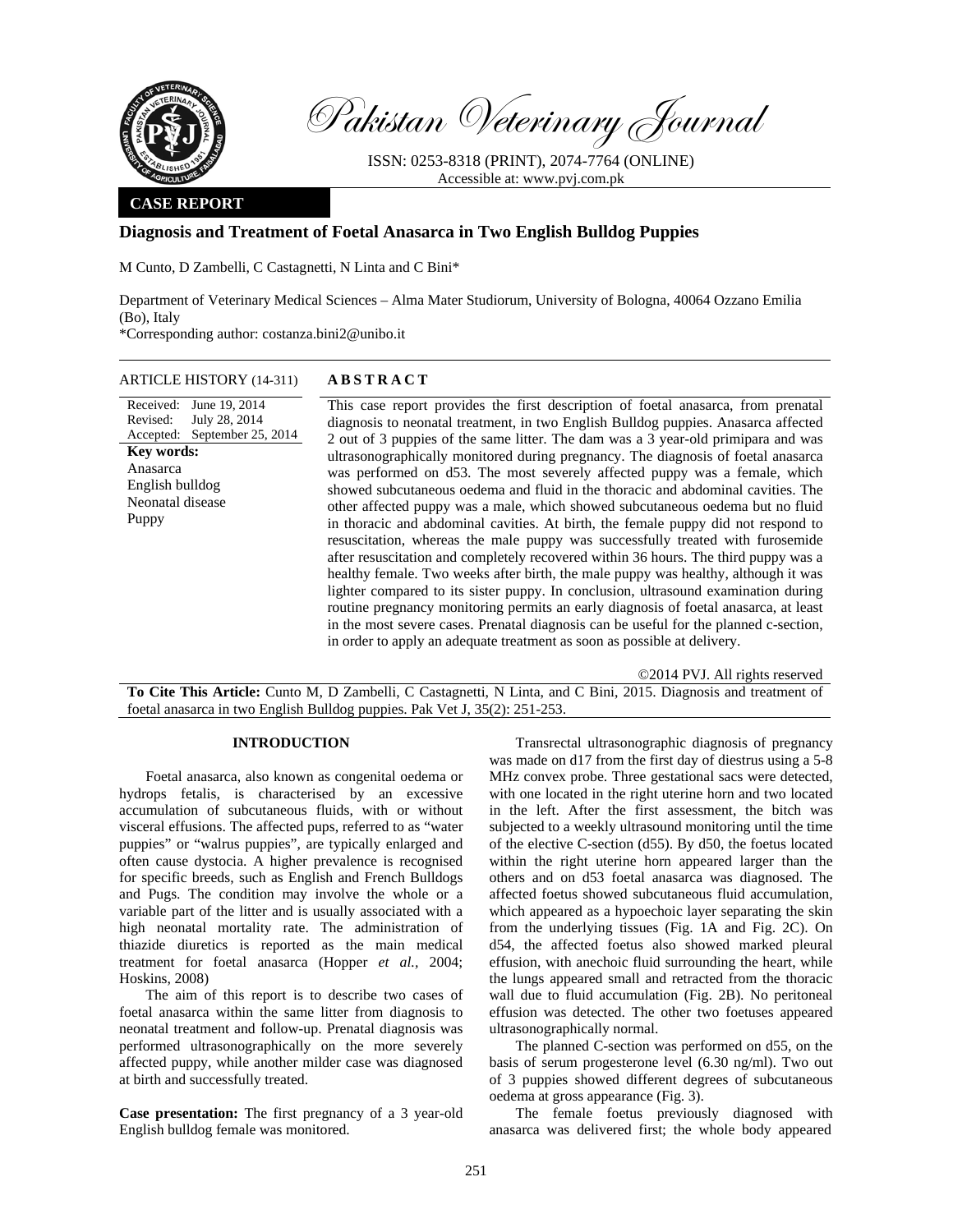

**Fig. 1:** Comparison between ultrasonographic (A) and necroscopic (B) appearance of subcutaneous oedema of the head in the most severely affected puppy. Subcutaneous oedema is marked with the white arrow in the ultrasound capture.



Fig. 2: Comparison between necroscopic findings (A) and ultrasonographic findings (B & C) in the most severely affected puppy: pleural effusion (white arrows) and subcutaneous oedema (black arrows).



**Fig. 3:** Comparison between the three puppies of the litter (A). From the top to the bottom: the most severely affected female (also shown in figure B), the mildly affected male and the healthy female.

**Table 1:** Body weight of the two surviving puppies during their first 2 weeks of life

| Time from birth | Male (g) | Female $(g)$ |
|-----------------|----------|--------------|
| 0 h (birth)     | 420      | 359          |
| 2 h             | 391      | 350          |
| 12 <sub>h</sub> | 370      | 361          |
| l d             | 336      | 32 I         |
| 2d              | 290      | 288          |
| 3 d             | 282      | 325          |
| 4 d             | 287      | 354          |
| 5 d             | 300      | 384          |
| 6 d             | 327      | 419          |
| 7 d             | 357      | 469          |
| 14 d            | 600      | 848          |

markedly swollen due to generalized subcutaneous oedema. Neonatal resuscitation was not successful and the puppy never breathed. Apgar score (Veronesi *et al.,* 2009) was 0. Positive pressure ventilation with a pediatric Ambu